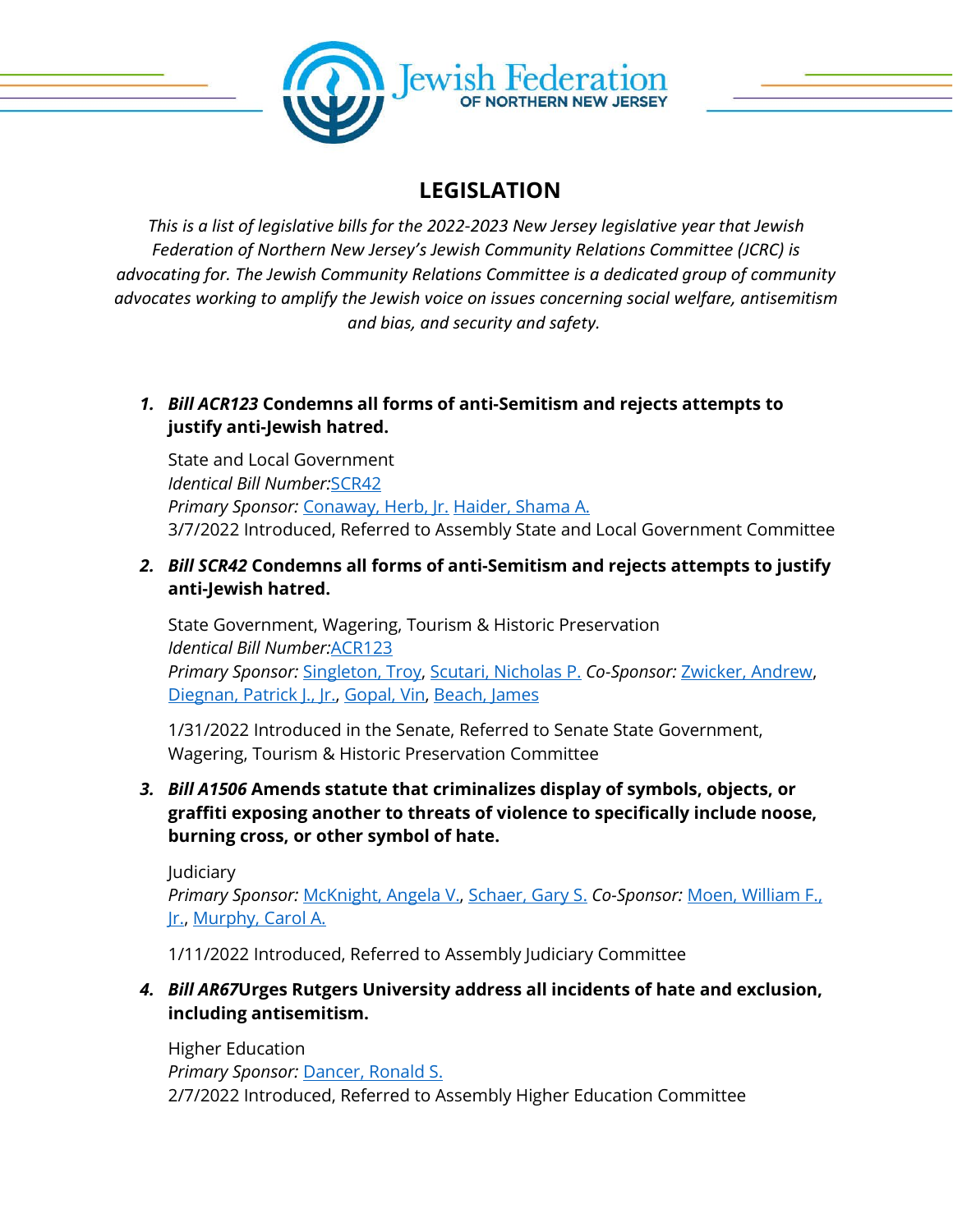*5. Bill A1084* **Expands crime of bias intimidation; establishes additional penalties for crimes of bias intimidation and harassment; establishes bias intimidation motivation damages.\***

Community Development and Affairs

*Primary Sponsor:* [Schaer, Gary S.](https://www.njleg.state.nj.us/legislative-roster/258/assemblyman-schaer) [Benson, Daniel R.](https://www.njleg.state.nj.us/legislative-roster/332/assemblyman-benson) [McKnight, Angela V.](https://www.njleg.state.nj.us/legislative-roster/383/assemblywoman-mcknight) [Moriarty,](https://www.njleg.state.nj.us/legislative-roster/250/assemblyman-moriarty)  [Paul D.](https://www.njleg.state.nj.us/legislative-roster/250/assemblyman-moriarty)

*Co-Sponsor:* [Timberlake, Britnee N.](https://www.njleg.state.nj.us/legislative-roster/407/assemblywoman-timberlake) [Quijano, Annette](https://www.njleg.state.nj.us/legislative-roster/309/assemblywoman-quijano) [Swain, Lisa](https://www.njleg.state.nj.us/legislative-roster/413/assemblywoman-swain) [Conaway, Herb, Jr.](https://www.njleg.state.nj.us/legislative-roster/186/assemblyman-conaway) [Murphy, Carol A.](https://www.njleg.state.nj.us/legislative-roster/397/assemblywoman-murphy) [Stanley, Sterley S.](https://www.njleg.state.nj.us/legislative-roster/429/assemblyman-stanley) [Chaparro, Annette](https://www.njleg.state.nj.us/legislative-roster/385/assemblywoman-chaparro) [McKeon, John F.](https://www.njleg.state.nj.us/legislative-roster/207/assemblyman-mckeon) [Reynolds-](https://www.njleg.state.nj.us/legislative-roster/409/assemblywoman-reynolds-jackson)[Jackson, Verlina](https://www.njleg.state.nj.us/legislative-roster/409/assemblywoman-reynolds-jackson) [Coughlin, Craig J.](https://www.njleg.state.nj.us/legislative-roster/319/assemblyman-coughlin) [Haider, Shama A.](https://www.njleg.state.nj.us/legislative-roster/452/assemblywoman-haider)

1/11/2022 Introduced, Referred to Assembly Community Development and Affairs Committee

*6. Bill A705* **Reestablishes senior citizen supplemental stabilization aid.**

Aging and Senior Services *Identical Bill Number:*[S1689](https://www.njleg.state.nj.us/bill-search/2022/S1689) *Primary Sponsor:* [Rumpf, Brian E.](https://www.njleg.state.nj.us/legislative-roster/228/assemblyman-rumpf) [Gove, DiAnne C.](https://www.njleg.state.nj.us/legislative-roster/318/assemblywoman-gove) *Co-Sponsor:* [McGuckin, Gregory P.](https://www.njleg.state.nj.us/legislative-roster/341/assemblyman-mcguckin) 1/11/2022 Introduced, Referred to Assembly Aging and Senior Services Committee

7. *Bill S1475* **"Holocaust Reparations Tax Exemption Act"; exempts value of certain payments to Holocaust survivors and their eligible descendants from transfer inheritance tax.**

Budget and Appropriations *Primary Sponsor:* [Beach, James](https://www.njleg.state.nj.us/legislative-roster/310/senator-beach) *Co-Sponsor:* [Diegnan, Patrick J., Jr.](https://www.njleg.state.nj.us/legislative-roster/387/senator-diegnan) 2/10/2022 Introduced in the Senate, Referred to Senate Budget and Appropriations Committee

*8. Bill S1872* **Makes FY 2022 supplemental appropriation of \$10 million for New Jersey Nonprofit Security Grant Pilot Program.**

Budget and Appropriations *Primary Sponsor:* [Bucco, Anthony M.,](https://www.njleg.state.nj.us/legislative-roster/419/senator-bucco) [Beach, James](https://www.njleg.state.nj.us/legislative-roster/310/senator-beach) 2/28/2022 Introduced in the Senate, Referred to Senate Budget and Appropriations Committee

**ALANA BURMAN** Director, Jewish Community Relations Committee | AlanaB@jfnnj.org | 201-820-3906



@jfnnj **JFNNJ.ORG**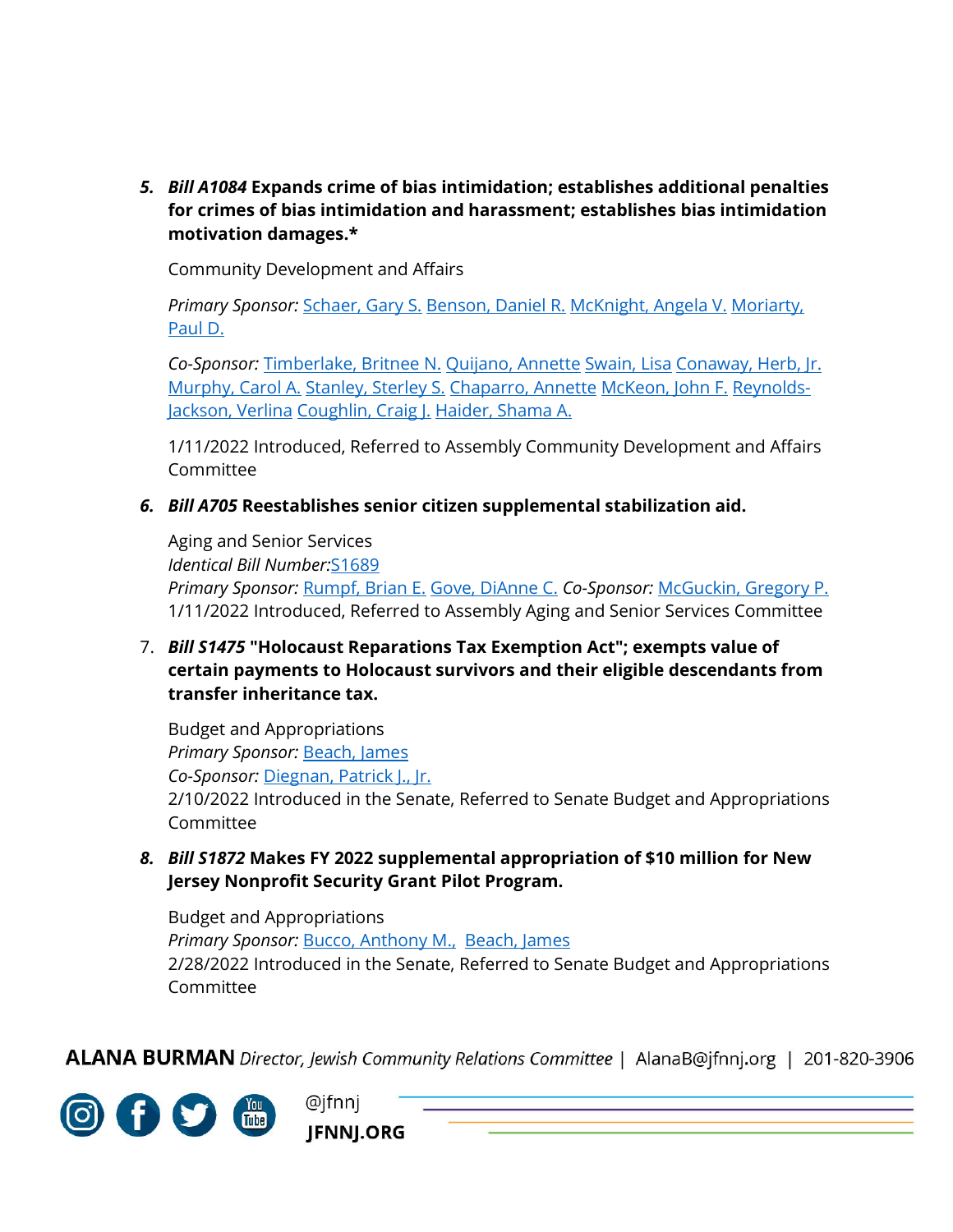*9. Bill A1677* **Authorizes Class Three special law enforcement officers to provide security in places of religious worship; makes certain clarifications concerning their use in nonpublic schools.**

Law and Public Safety *Primary Sponsor:* [Quijano, Annette,](https://www.njleg.state.nj.us/legislative-roster/309/assemblywoman-quijano) [Schaer, Gary S.](https://www.njleg.state.nj.us/legislative-roster/258/assemblyman-schaer) 1/11/2022 Introduced, Referred to Assembly Law and Public Safety Committee

*10. Bill A1050* **Requires child's religion not be changed due to foster care or adoption.**

Women and Children *Primary Sponsor:* [Schaer, Gary S.](https://www.njleg.state.nj.us/legislative-roster/258/assemblyman-schaer)

1/11/2022 Introduced, Referred to Assembly Women and Children Committee

## *11. Bill A604* **Disqualifies person named on federal Terrorist Watchlist from obtaining firearms identification card or permit to purchase handgun.**

Homeland Security and State Preparedness *Primary Sponsor:* [Kean, Sean T.](https://www.njleg.state.nj.us/legislative-roster/333/assemblyman-kean)

1/11/2022 Introduced, Referred to Assembly Homeland Security and State Preparedness Committee

## *12. Bill A1008* **Establishes "Community Response Initiative to Strengthen Emergency Systems" pilot program in DOH; appropriates \$2,000,000.**

Homeland Security and State Preparedness *Primary Sponsor:* [Reynolds-Jackson, Verlina](https://www.njleg.state.nj.us/legislative-roster/409/assemblywoman-reynolds-jackson) [Wimberly, Benjie E.](https://www.njleg.state.nj.us/legislative-roster/347/assemblyman-wimberly) [McKnight, Angela V.](https://www.njleg.state.nj.us/legislative-roster/383/assemblywoman-mcknight)

1/11/2022 Introduced, Referred to Assembly Homeland Security and State Preparedness Committee

**ALANA BURMAN** Director, Jewish Community Relations Committee | AlanaB@jfnnj.org | 201-820-3906



@jfnnj JFNNJ.ORG